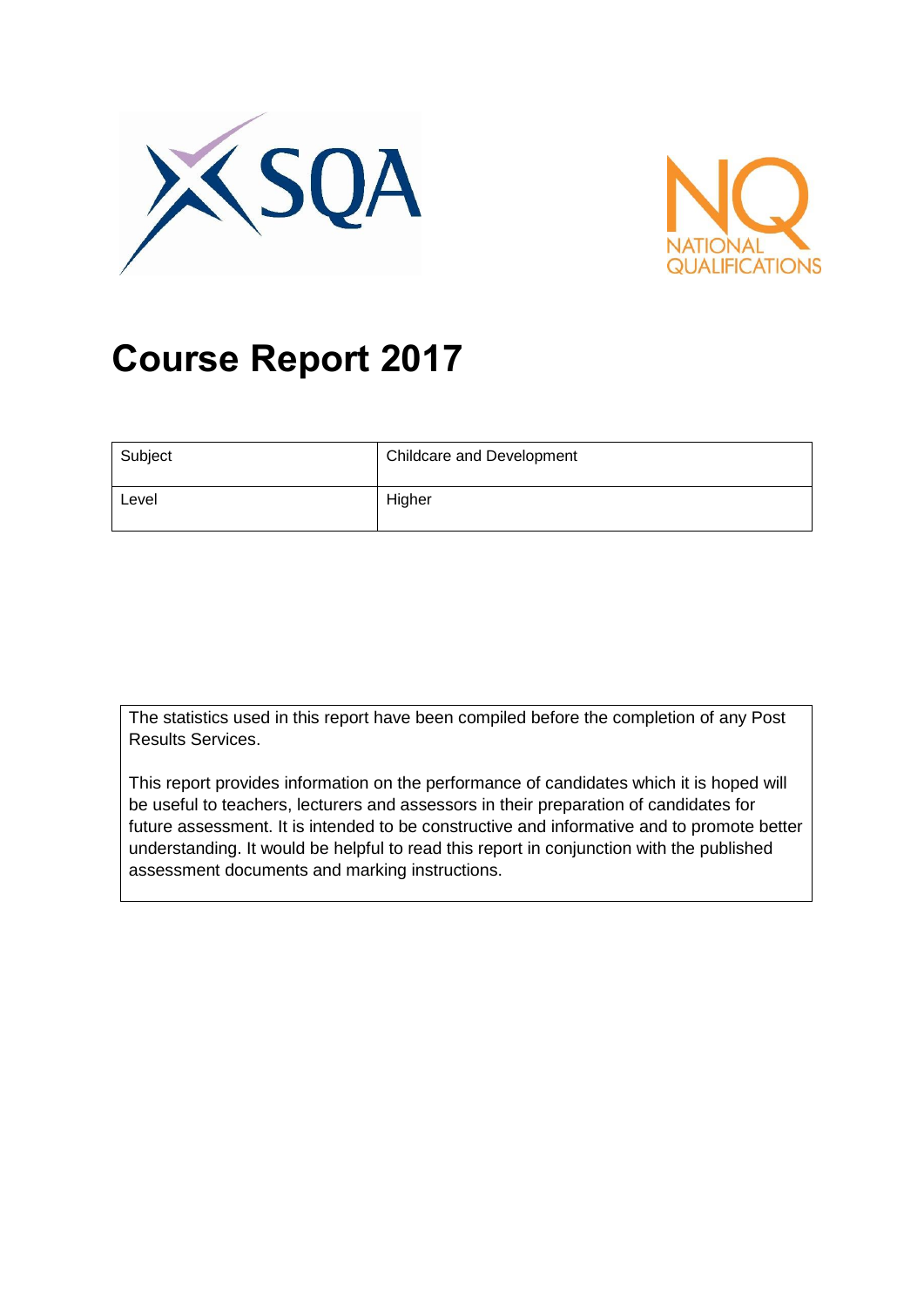# **Section 1: Comments on the assessment**

### **Summary of the course assessment**

#### **Component: project**

This was the third year of delivery for Higher Childcare and Development. This year, 716 candidates were presented, which is a significant increase from 2016. Candidates are asked to respond to one of three briefs, set by SQA, to demonstrate their breadth and depth of knowledge and understanding of the Higher Childcare and Development course. This course consists of three units: Child Development; Child Development: Theory; and Services for Children and Young People.

Generally, candidates were well prepared for the project. They demonstrated good knowledge and understanding of the key concepts of child development, theory and the services that support children and young people, and were able to discuss this competently.

Specific direction to identify and discuss an identified child allows candidates to explore the needs of their identified child or young person effectively. A small number of candidates did not include a relevant case study or identify a specific child to discuss which, unfortunately, disadvantaged them. Most candidates presented work within the specified word count, though it was evident that the management of word count still proves challenging for some candidates.

The evaluation and analysis aspect of the project still proves challenging for some candidates, which was reflected in the marks awarded for prompts B, D and E, with average marks being approximately 50% of potential marks.

Marking instructions allow for clear differentiation between A and C candidates. It was identified that candidates who triangulated information — making connections between the identified child, project brief and prompts — were more likely to be awarded an 'A'.

Generally, candidates performed as expected, with some strong examples of candidate work being presented by centres.

# **Section 2: Comments on candidate performance**

### **Areas in which candidates performed well**

#### **Component: project**

Candidates performed well in prompts that required them to explain, for example, aspects of development, and achieved good marks for these sections.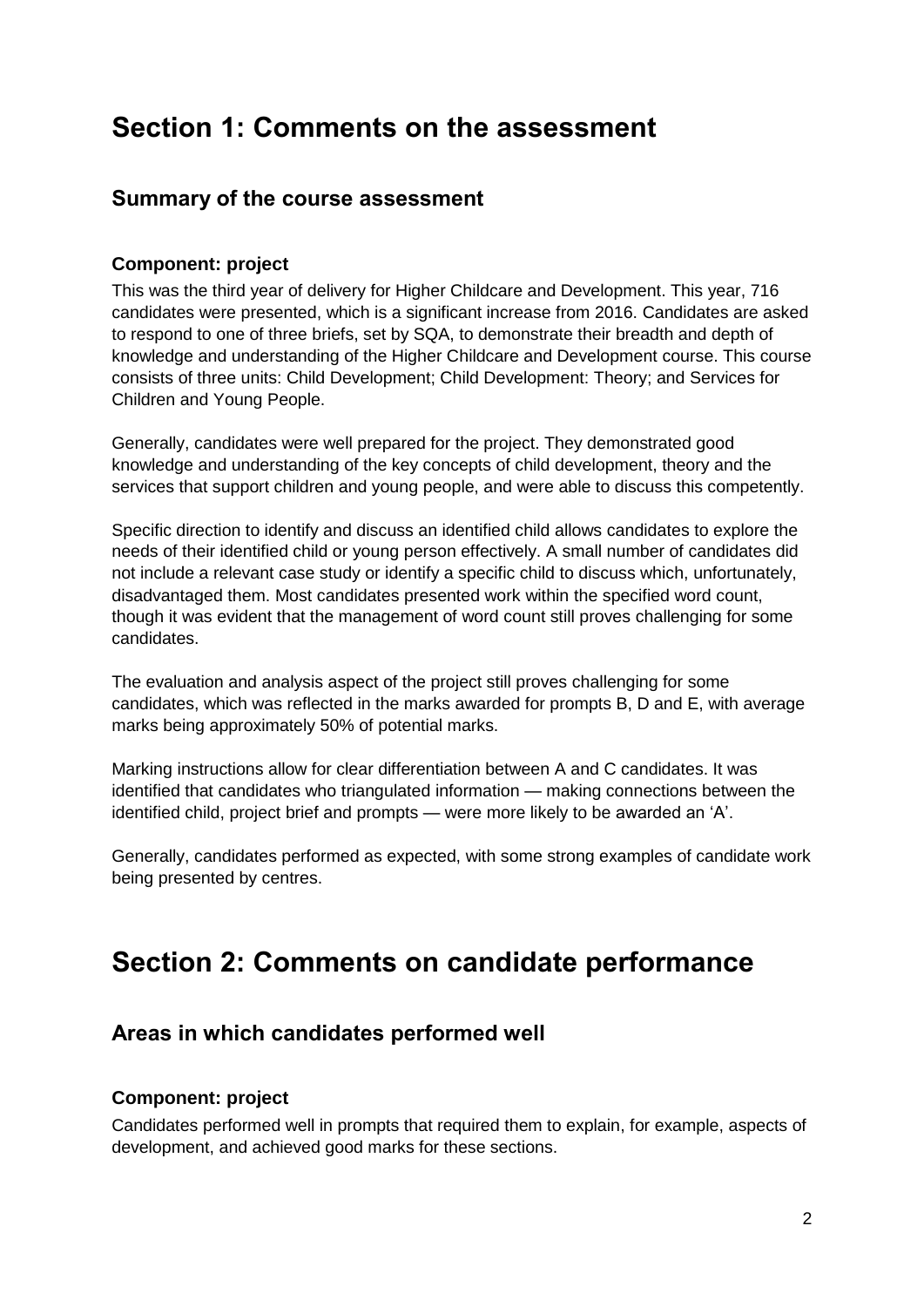Many candidates addressed sections A, C and F well where they were asked to demonstrate knowledge and understanding and explanation of aspects of development, theories of development, and initiatives that support child development. Candidates could have gained more marks if they had related normative development in the discussion of the aspects of development for their identified child.

In section C (15 marks), candidates were asked to explain theories of child development. Most candidates identified and demonstrated a sound knowledge of relevant theory/theorists from a suitable range of appropriate theory, both classical and contemporary, and related this to children/young people of the age range identified in section A.

Section F (10 marks) asked candidates to explain current services that support children and young people. In general, most candidates demonstrated a good understanding of the services, strategies and professionals who support children and young people. This was particularly strong where candidates chose services relevant to their geographical area and could discuss this in relation to local provision.

Candidates were asked to analyse the roles and responsibilities of professionals and others who support children in Section G (8 marks). Generally, many candidates were successful in describing the roles of these professionals and could relate the identified roles to the needs of children and young people.

There continues to be an improvement in candidates' referencing, with many making attempts to include referencing both within text and on a reference page.

# **Areas which candidates found demanding**

#### **Component: project**

Some candidates experienced difficulty with sections B, D and E (20, 15, 12 marks respectively) which required evaluation and analysis. This had an impact on the potential distribution of marks. It would be reasonable to suggest that these candidates may have presumed they met the brief, but closer scrutiny of their scripts showed a lack of knowledge and understanding of the key components of analysis and evaluation and their application to the chosen brief. Where candidates were asked to analyse (prompt B and E) there was a lack of supporting data to allow for effective analysis of findings or comparison of findings.

Similarly, some candidates experienced difficulty in expanding points of evaluation and relating to the aspect of development identified in Section A. Where candidates did evaluate theory, in some cases there was a lack of balance between strengths/weaknesses, advantages/disadvantages of the chosen theory in relation to their chosen brief. Some candidates had difficulty in making a value judgement about theory with regard to the identified child or young person.

In some cases, candidates chose to discuss young children diagnosed with, for example, ADHD or dyslexia, when in fact it would be extremely difficult to make this diagnosis in a young child. Similarly, some case studies used by candidates included material that made it difficult for the candidate to be objective in their discussion of the child or young person, and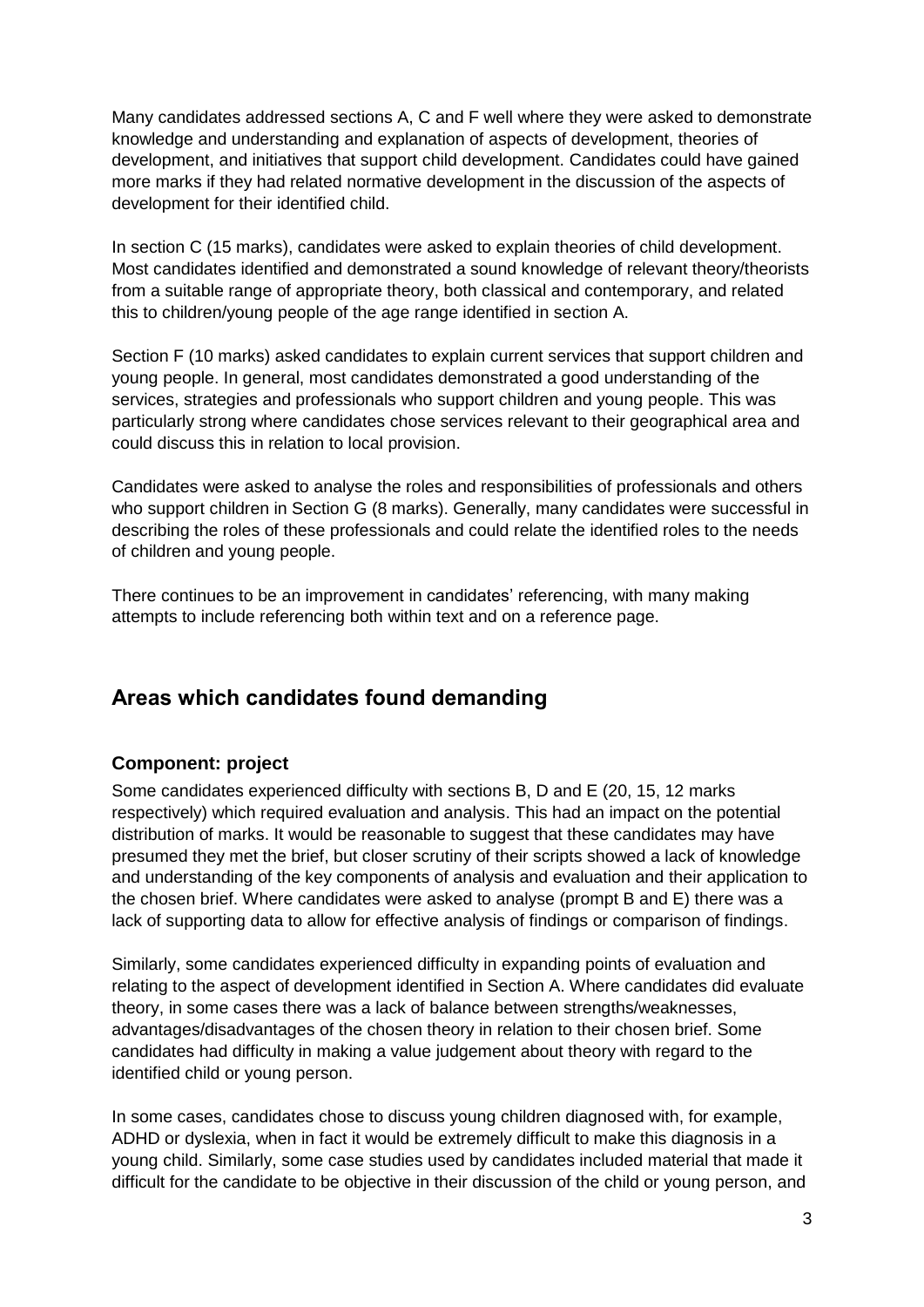in some instances caused concern as to the welfare of candidates. These were referred, as appropriate, to the Principal Assessor or SQA personnel.

Candidates gave some excellent descriptions of factors that influence development in Prompt B (20 marks), where in fact they were asked to analyse these factors therefore having an impact on the allocation of potential marks.

In some instances, in sections E (12 marks), F (10 marks) and G (8 marks), candidates lost potential marks for not being specific or making distinctions between services and professionals who care and support children and young people. This is an area that should continue to be reinforced with candidates, encouraging them to be precise in the difference between services, professionals and their roles. Similarly, strategies and initiatives should also be distinct from services and professionals who support children and young people. Candidates should be encouraged to make reference to government policy, guidance, initiatives and strategies from a Scottish perspective.

All candidates provided a conclusion (Section H), but many were brief and failed to give a reasoned opinion of their findings. This had an impact on the allocation of a potential 5 marks.

Many candidates have utilised effective reference pages for Section I (3 marks) in their project, but there is still a need to ensure candidates reference their work in the body of the text.

# **Section 3: Advice for the preparation of future candidates**

#### **Component: project**

- The inclusion of a relevant case study allows candidates to contextualise their discussion in the brief. Practitioners should continue to encourage candidates to keep their case studies brief and relevant, introducing the identified child and some background information. If the case study is too long, it may use valuable word count.
- Similarly, centres should encourage candidates to keep their case study relatively simple. If the case study relates to a very complex home environment for a child, the candidate may struggle to analyse and evaluate the impact of a chaotic life on their identified child. Generally, it was found that if candidates chose to discuss a child with complex needs or home life, they disadvantaged themselves in relation to discussion of a child's normative development.
- Many candidates gave excellent descriptions of their chosen aspects of development, gaining high marks. When discussing aspects of development, candidates should be encouraged to be familiar with the normative development of children before investigating children and young people with identified additional support needs. Similarly, if candidates choose to investigate and discuss children with identified support needs, these should be applicable to the age of the child.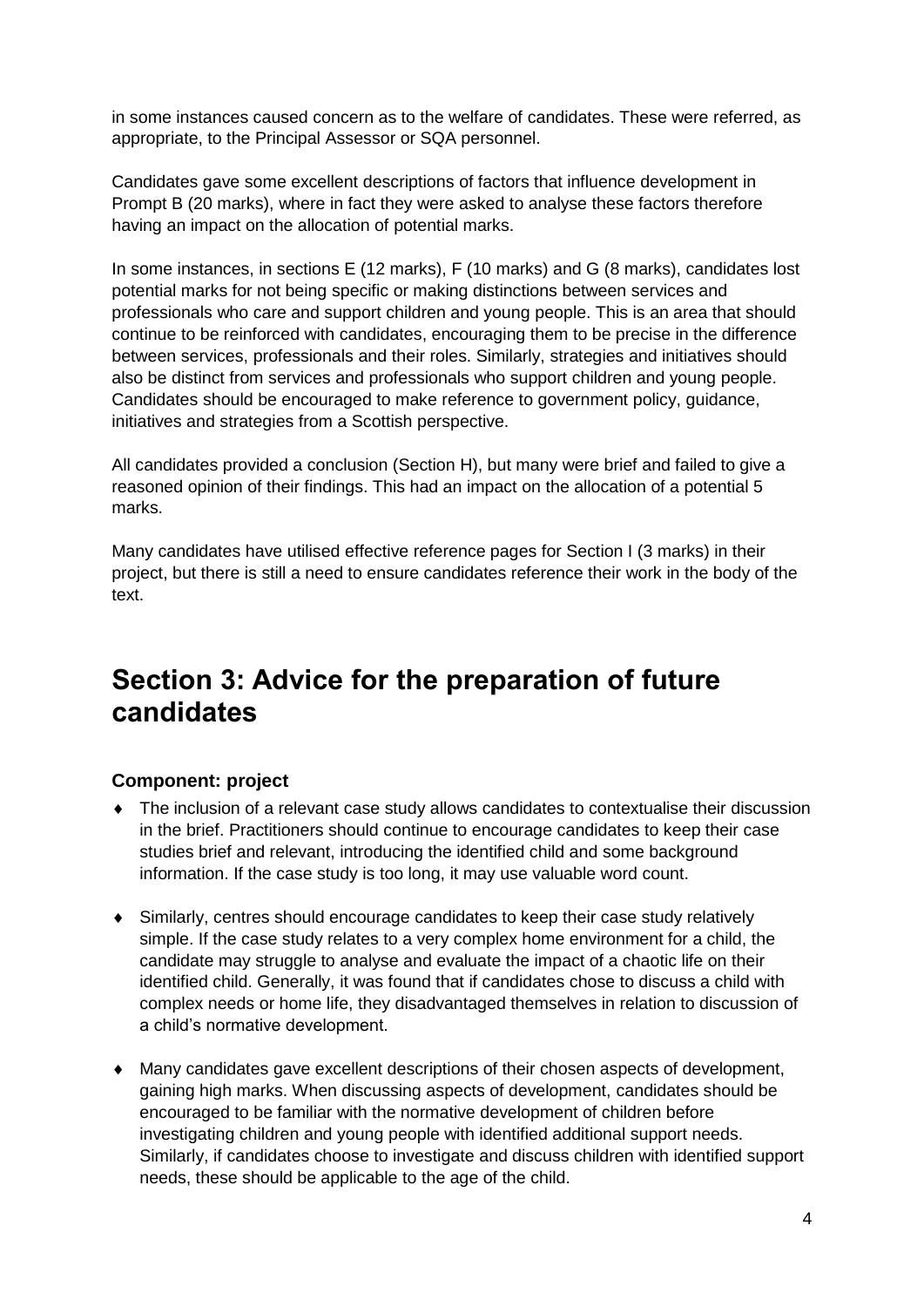- Candidates should be encouraged to consider the total word count then take account of how many words should be allowed per section/allocation of marks. Throughout marking, it became evident that some candidates used a large part of their word count at start of the project and then ran into challenges to complete the project within the allocated word count. If candidates are over the word count by more than 10%, this is referred for further examination and a penalty is applied.
- Throughout the project, many candidates demonstrated a sound ability to discuss knowledge and understanding of childcare and development, but had difficulty in analysing and evaluating findings from their research. This was a recurring issue throughout many of the projects presented, with a lack of evaluation and analysis resulting in poor allocation of marks for prompts B, D and E. Candidates should be encouraged to use data from relevant sources to support analysis and to make measured, objective judgements with regard to their chosen child or young person.
- Candidates who discussed strategies, initiatives and services relevant to their geographical location related these well to their identified child or young person. Centres should continue to direct candidates to ensure that any strategies/initiatives and services identified and discussed are relevant to the child/young person chosen in response to the Project Brief. Similarly, identified strategies and initiatives should be from a Scottish perspective. Candidates should also ensure that identified professionals are relevant to the child identified in the case study.
- Where possible, candidates should be encouraged to widen out research in preparation for the project. It is acknowledged that candidates will use the internet widely, but they could also be directed to look at other sources of information — for example, media, academic journals and reference books. Candidates should also be encouraged to use relevant data to support their discussion of findings.
- While many candidates produce original work for their project, there are still a few who plagiarise work from other sources. Candidates should continue to be advised against this, and centres should support candidates to research on their own effectively. Similarly, candidates should be discouraged from using material that has previously been used for unit assessment.
- The majority of candidates provided a conclusion to their work, but in some cases, failed to give a reasoned opinion of their findings in relation to the child and the brief discussed. Candidates should be encouraged to ensure that they allow for this in their word count, as there is the potential to gain 5 marks for a good conclusion.
- There continues to be an improvement in the use of references by candidates and this should be encouraged and reinforced as good academic practice. Some candidates still find it challenging to reference in the body of the text, and may benefit from research activity that supports them to reference effectively.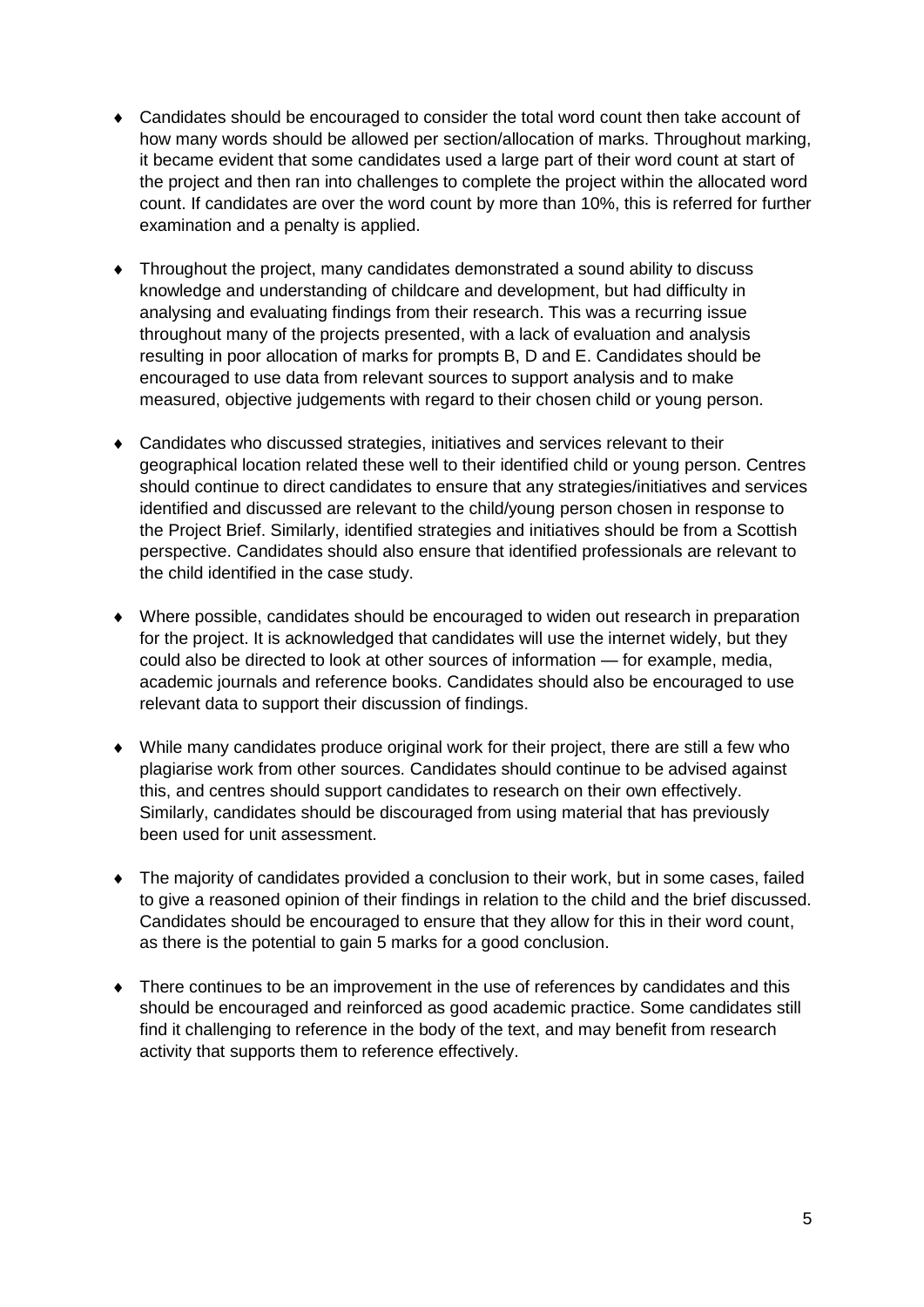Whilst it was pleasing to see that the conditions of assessment for coursework were adhered to in the majority of centres, there were a small number of examples where this may not have been the case. Following feedback from teachers, we have strengthened the conditions of assessment criteria for National 5 subjects and will do so for Higher and Advanced Higher. The criteria are published clearly on our website and in course materials and must be adhered to. SQA takes very seriously its obligation to ensure fairness and equity for all candidates in all qualifications through consistent application of assessment conditions and investigates all cases alerted to us where conditions may not have been met.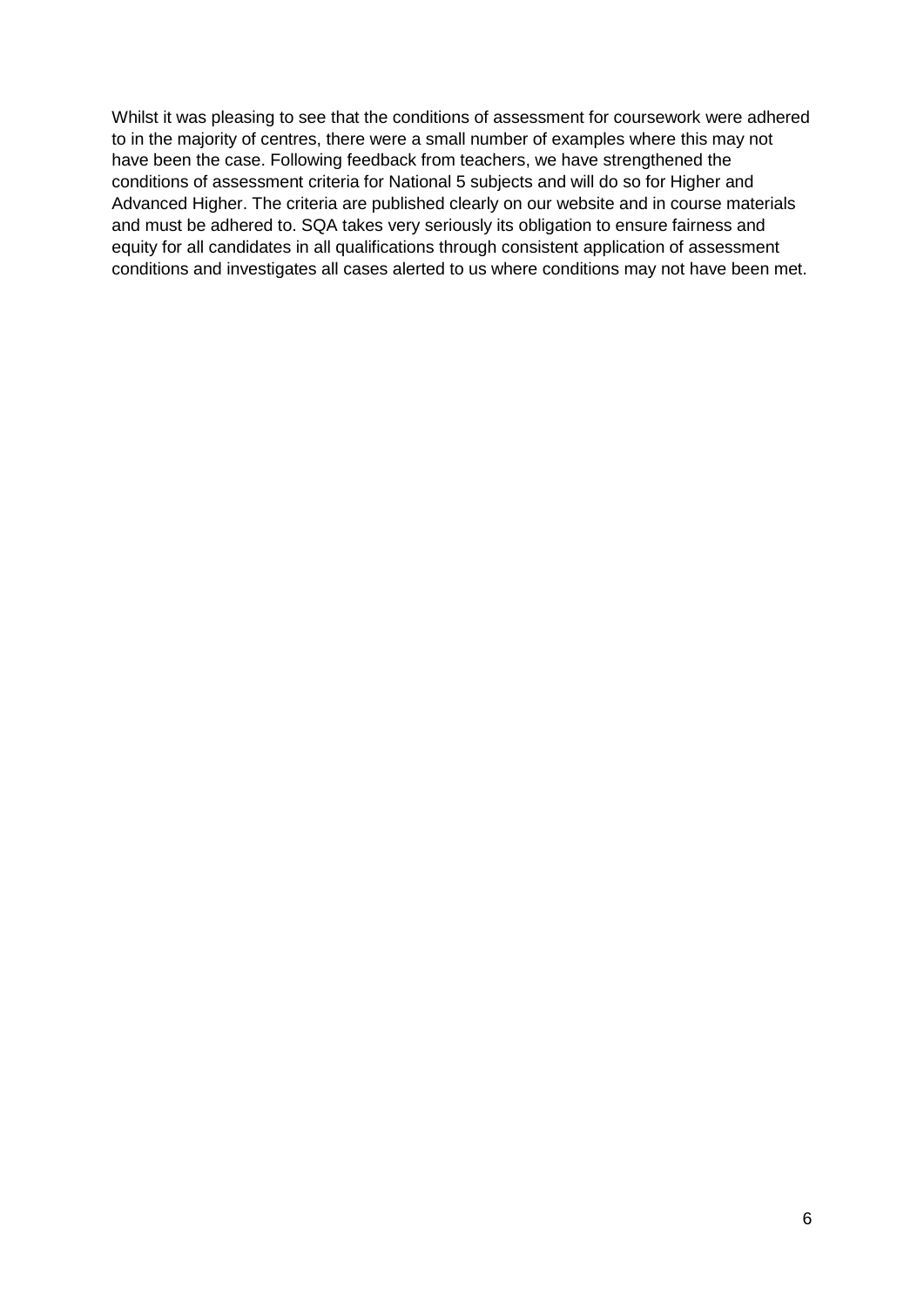# **Grade Boundary and Statistical information:**

# **Statistical information: update on courses**

| Number of resulted entries in 2016 | 524 |  |
|------------------------------------|-----|--|
|                                    |     |  |
| Number of resulted entries in 2017 | 714 |  |

# **Statistical information: Performance of candidates**

### **Distribution of course awards including grade boundaries**

| Distribution of course<br>awards | %     | Cum. % | Number of candidates | Lowest<br>mark |
|----------------------------------|-------|--------|----------------------|----------------|
| Maximum Mark -                   |       |        |                      |                |
| A                                | 20.7% | 20.7%  | 148                  | 71             |
| B                                | 25.8% | 46.5%  | 184                  | 61             |
| C                                | 30.5% | 77.0%  | 218                  | 51             |
| D                                | 8.1%  | 85.2%  | 58                   | 46             |
| No award                         | 14.8% | -      | 106                  | $\blacksquare$ |